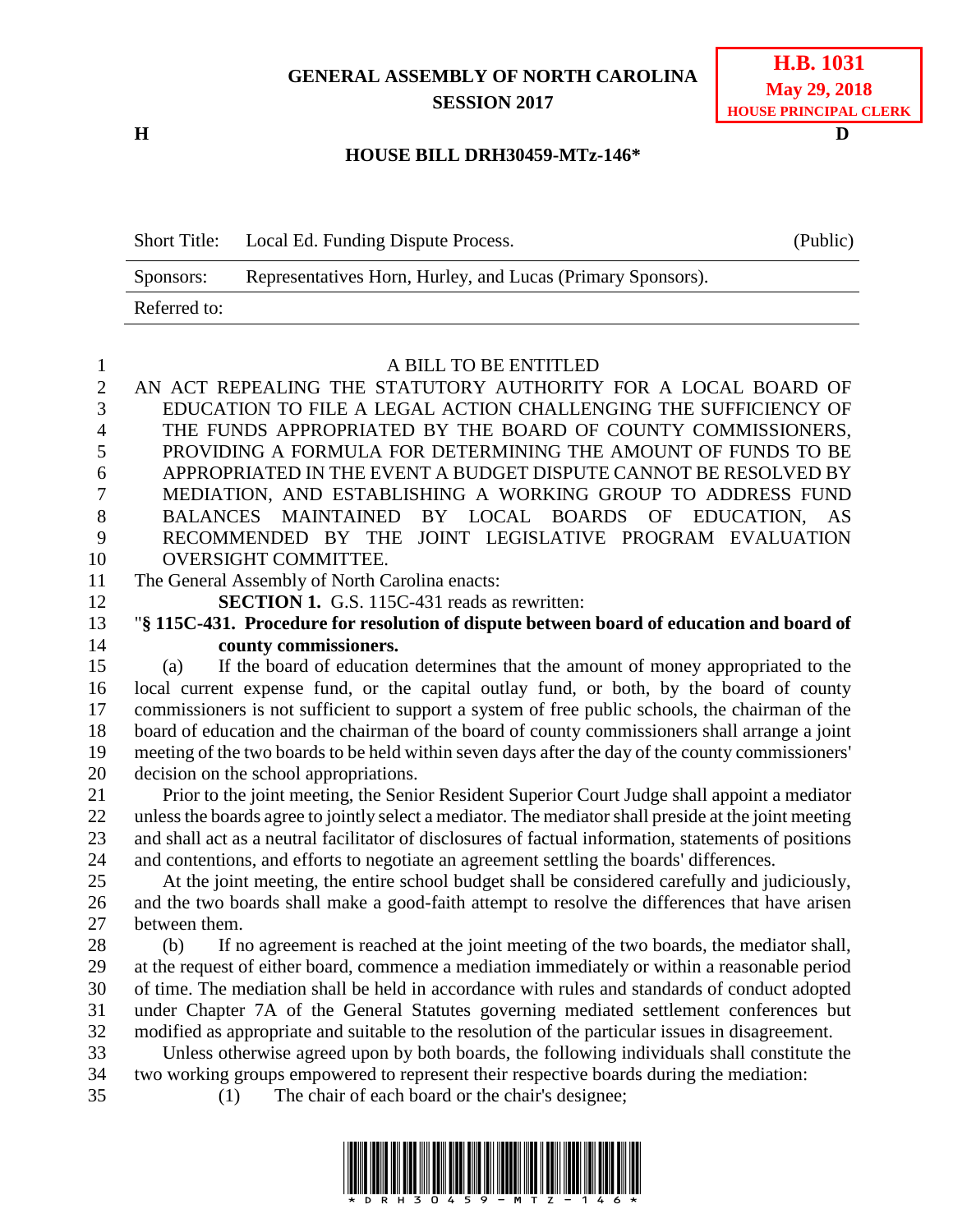| 1              | (2)<br>The superintendent of the local school administrative unit and the county                                                                                                                     |
|----------------|------------------------------------------------------------------------------------------------------------------------------------------------------------------------------------------------------|
| $\mathbf{2}$   | manager or either's designee;                                                                                                                                                                        |
| 3              | The finance officer of each board; and<br>(3)                                                                                                                                                        |
| $\overline{4}$ | The attorney for each board.<br>(4)                                                                                                                                                                  |
| 5              | Members of both boards, their chairs, and representatives shall cooperate with and respond to all                                                                                                    |
| 6              | reasonable requests of the mediator to participate in the mediation. Notwithstanding Article 33C                                                                                                     |
| 7              | of Chapter 143 of the General Statutes, the mediation proceedings involving the two working                                                                                                          |
| $8\phantom{1}$ | groups shall be conducted in private. Evidence of statements made and conduct occurring in a                                                                                                         |
| 9              | mediation are not subject to discovery and are inadmissible in any court action. However, no                                                                                                         |
| 10             | evidence otherwise discoverable is inadmissible merely because it is presented or discussed in a                                                                                                     |
| 11             | mediation. The mediator shall not be compelled to testify or produce evidence concerning                                                                                                             |
| 12             | statements made and conduct occurring in a mediation in any civil proceeding for any purpose,                                                                                                        |
| 13             | except disciplinary hearings before the State Bar or any agency established to enforce standards                                                                                                     |
| 14             | of conduct for mediators. Reports by members of either working group to their respective boards                                                                                                      |
| 15             | shall be made in compliance with Article 33C of Chapter 143 of the General Statutes.                                                                                                                 |
| 16             | Unless both boards agree otherwise, or unless the boards have already resolved their dispute,                                                                                                        |
| 17             | the mediation shall end no later than August 1. The mediator shall have the authority to determine                                                                                                   |
| 18             | that an impasse exists and to discontinue the mediation. The mediation may continue beyond                                                                                                           |
| 19             | August 1 provided both boards agree. If both boards agree to continue the mediation beyond                                                                                                           |
| 20             | August 1, the board of county commissioners shall appropriate to the local school administrative                                                                                                     |
| 21             | unit for deposit in the local current expense fund a sum of money sufficient to equal the local                                                                                                      |
| 22             | contribution to this fund for the previous year.                                                                                                                                                     |
| 23             | If the working groups reach a proposed agreement, the terms and conditions must be                                                                                                                   |
| 24             | approved by each board. If no agreement is reached, the mediator shall announce that fact to the                                                                                                     |
| 25             | chairs of both boards, the Senior Resident Superior Court Judge, and the public. The mediator                                                                                                        |
| 26             | shall not disclose any other information about the mediation. The mediator shall not make any                                                                                                        |
| 27             | recommendations or public statement of findings or conclusions.                                                                                                                                      |
| 28             | The local board of education and the board of county commissioners shall share equally the                                                                                                           |
| 29             | mediator's compensation and expenses. The mediator's compensation shall be determined                                                                                                                |
| 30             | according to rules adopted under Chapter 7A of the General Statutes.                                                                                                                                 |
| 31             | Within five days after an announcement of no agreement by the mediator, the local<br>$\left(\mathrm{e}\right)$                                                                                       |
| 32             | board of education may file an action in the superior court division of the General Court of                                                                                                         |
| 33             | Justice. Either board has the right to have the issues of fact tried by a jury. When a jury trial is                                                                                                 |
| 34             | demanded, the cause shall be set for the first succeeding term of the superior court in the county,                                                                                                  |
| 35             | and shall take precedence over all other business of the court. However, if the judge presiding                                                                                                      |
| 36             | certifies to the Chief Justice of the Supreme Court, either before or during the term, that because                                                                                                  |
| 37             | of the accumulation of other business, the public interest will be best served by not trying the                                                                                                     |
| 38             | cause at the term next succeeding the filing of the action, the Chief Justice shall immediately call                                                                                                 |
| 39             | a special term of the superior court for the county, to convene as soon as possible, and assign a                                                                                                    |
| 40             | judge of the superior court or an emergency judge to hold the court, and the cause shall be tried                                                                                                    |
| 41             | at this special term. The judge shall find, or if the issue is submitted to the jury, the jury shall find                                                                                            |
| 42             | the facts as to the following in order to maintain a system of free public schools as defined by                                                                                                     |
| 43             | State law and State Board of Education policy: (i) the amount of money legally necessary from                                                                                                        |
| 44             | all sources and (ii) the amount of money legally necessary from the board of county                                                                                                                  |
| 45             | commissioners. In making the finding, the judge or the jury shall consider the educational goals                                                                                                     |
| 46             | and policies of the State and the local board of education, the budgetary request of the local board                                                                                                 |
| 47             | of education, the financial resources of the county and the local board of education, and the fiscal                                                                                                 |
| 48             | policies of the board of county commissioners and the local board of education.                                                                                                                      |
| 49<br>50       | All findings of fact in the superior court, whether found by the judge or a jury, shall be                                                                                                           |
|                | conclusive. When the facts have been found, the court shall give judgment ordering the board of<br>county commissioners to appropriate a sum certain to the local school administrative unit, and to |
| 51             |                                                                                                                                                                                                      |

**General Assembly Of North Carolina Session 2017**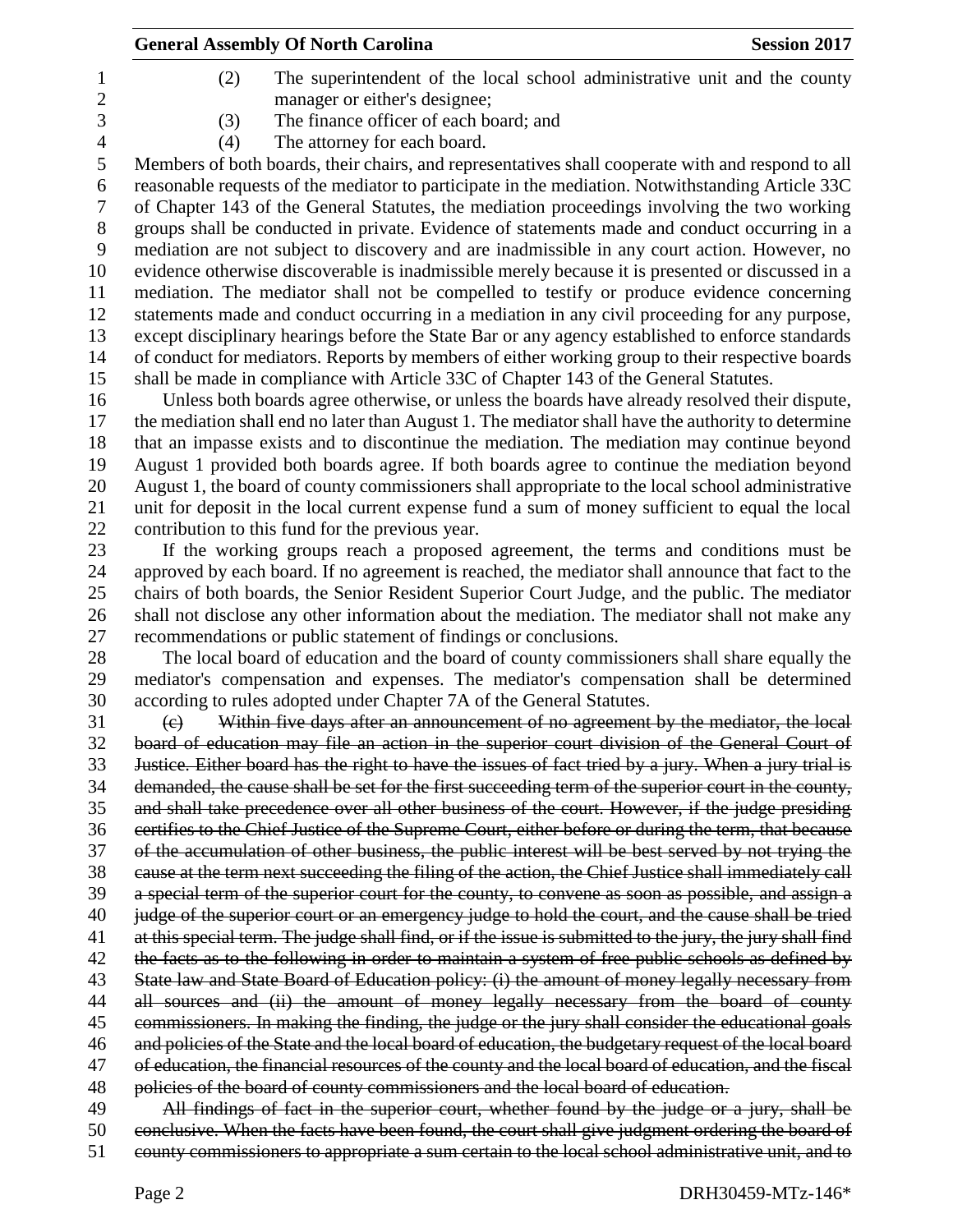|    | levy such taxes on property as may be necessary to make up this sum when added to other                            |  |  |  |
|----|--------------------------------------------------------------------------------------------------------------------|--|--|--|
| 2  | revenues available for the purpose.                                                                                |  |  |  |
| 3  | An appeal may be taken to the appellate division of the General Court of Justice, and<br>$\Theta$                  |  |  |  |
| 4  | notice of appeal shall be given in writing within 10 days after entry of the judgment. All papers                  |  |  |  |
| 5  | and records relating to the case shall be considered a part of the record on appeal. The conclusion                |  |  |  |
| 6  | of the school or fiscal year shall not be deemed to resolve the question in controversy between                    |  |  |  |
| 7  | the parties while an appeal is still pending. Any final judgment shall be legally binding on the                   |  |  |  |
| 8  | parties at the conclusion of the appellate process. The payment of any final judgment by the                       |  |  |  |
| 9  | county in favor of the local school administrative unit shall not be considered, or used in any                    |  |  |  |
| 10 | manner, to deny or reduce appropriations to the local school administrative unit by the county in                  |  |  |  |
| 11 | fiscal years subsequent to the one at issue to offset such payment of a final judgment.                            |  |  |  |
| 12 | If, in an action filed under this section, the final judgment of the General Court of<br>$\left(\mathbf{e}\right)$ |  |  |  |
| 13 | Justice is rendered after the due date prescribed by law for property taxes, the board of county                   |  |  |  |
| 14 | commissioners is authorized to levy such supplementary taxes as may be required by the                             |  |  |  |
| 15 | judgment, notwithstanding any other provisions of law with respect to the time for doing acts                      |  |  |  |
| 16 | necessary to a property tax levy. Upon making a supplementary levy under this subsection, the                      |  |  |  |
| 17 | board of county commissioners shall designate the person who is to compute and prepare the                         |  |  |  |
| 18 | supplementary tax receipts and records for all such taxes. Upon delivering the supplementary tax                   |  |  |  |
| 19 | receipts to the tax collector, the board of county commissioners shall proceed as provided in G.S.                 |  |  |  |
| 20 | $105 - 321$ .                                                                                                      |  |  |  |
| 21 | The due date of supplementary taxes levied under this subsection is the date of the levy, and                      |  |  |  |
| 22 | the taxes may be paid at par or face amount at any time before the one hundred and twentieth day                   |  |  |  |
| 23 | after the due date. On or after the one hundred and twentieth day and before the one hundred and                   |  |  |  |
| 24 | fiftieth day from the due date there shall be added to the taxes interest at the rate of two percent               |  |  |  |
| 25 | (2%). On or after the one hundred and fiftieth day from the due date, there shall be added to the                  |  |  |  |
| 26 | taxes, in addition to the two percent (2%) provided above, interest at the rate of three fourths of                |  |  |  |
| 27 | one percent (3/4 of 1%) per 30 days or fraction thereof until the taxes plus interest have been                    |  |  |  |
| 28 | paid. No discounts for prepayment of supplementary taxes levied under this subsection shall be                     |  |  |  |
| 29 | allowed.                                                                                                           |  |  |  |
| 30 | If agreement is not reached in mediation, and the amount to be appropriated has not<br>(f)                         |  |  |  |
| 31 | been calculated pursuant to this subsection for longer than the prior year, the sum to be                          |  |  |  |
| 32 | appropriated for the budget year in dispute shall be calculated as follows:                                        |  |  |  |
| 33 |                                                                                                                    |  |  |  |
| 34 | The amount expended in the prior fiscal year by the local school<br>$\Omega$                                       |  |  |  |
|    | administrative unit from moneys appropriated to the local current expense                                          |  |  |  |
| 35 | fund and the capital outlay fund by the board of county commissioners in the                                       |  |  |  |
| 36 | prior fiscal year shall be divided by the average daily membership of the prior                                    |  |  |  |
| 37 | school year.                                                                                                       |  |  |  |
| 38 | The sum from subdivision (1) of this subsection, rounded to the nearest penny,<br>(2)                              |  |  |  |
| 39 | shall then be multiplied by the sum of one plus the percent change in the                                          |  |  |  |
| 40 | second quarter Employment Cost Index for elementary and secondary school                                           |  |  |  |
| 41 | workers as reported by the federal Bureau of Labor Statistics.                                                     |  |  |  |
| 42 | The sum from subdivision (2) of this subsection, rounded to the nearest penny,<br>(3)                              |  |  |  |
| 43 | shall then be multiplied by the projected average daily membership for the                                         |  |  |  |
| 44 | school year for the budget year in dispute.                                                                        |  |  |  |
| 45 | The board of county commissioners shall appropriate the sum from subdivision (3) of this                           |  |  |  |
| 46 | subsection, rounded to the nearest penny, to the local board of education for the budget year in                   |  |  |  |
| 47 | dispute.                                                                                                           |  |  |  |
| 48 | If agreement is not reached in mediation, and the amount to be appropriated has been<br>(g)                        |  |  |  |
| 49 | calculated pursuant to subsection (f) of this section for the prior two years, the sum to be                       |  |  |  |
| 50 | appropriated for the budget year in dispute shall be calculated as follows:                                        |  |  |  |